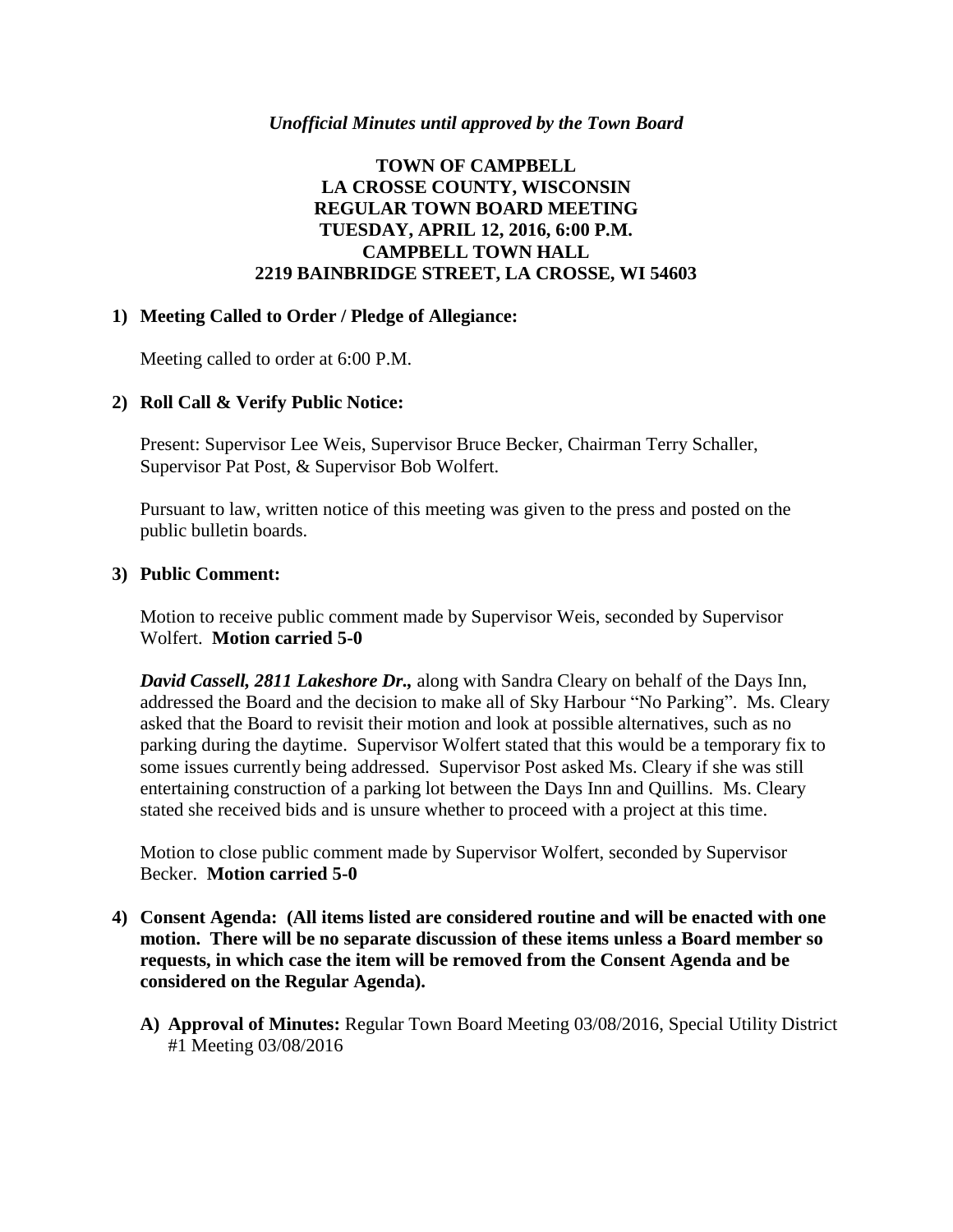- **B) Plan Commission Meeting Recommendations: (Plan Commission Public Hearing and Special Town Board meeting to be held Thursday, April 28, 2016 at 6:00 p.m. regarding amendments to the Town of Campbell zoning ordinance)**
- **C) Payment of Bills:**

Motion to approve the Consent Agenda made by Supervisor Wolfert, seconded by Supervisor Weis. **Motion carried 5-0**

## **5) Business:**

**A)** Hope Hansen, O.B.O. Ryan Daniels, 1411 Bainbridge St., request for a third dog. (Clerk)

Motion to approve Ryan Daniels request for a third dog made by Supervisor Post, seconded by Supervisor Weis. **Motion carried 5-0**

**B)** Kevin Faust, 2716 Lakeshore Dr., request for a third dog. (Clerk)

Motion to approve Kevin Faust's request for a third dog made by Supervisor Wolfert, seconded by Chairman Schaller. **Motion carried 4-0 (Supervisor Becker abstained)**

**C)** Randy Hines, 1912 Sharon St., request for a third dog. (Clerk)

Motion to approve Randy Hines's request for a third dog made by Supervisor Wolfert, seconded by Chairman Schaller. **Motion carried 5-0**

**D)** Tim Mitchell, 1816 Bainbridge St., request for a third dog. (Clerk)

Motion to approve Tim Mitchell's request for a third dog made by Supervisor Wolfert, seconded by Chairman Schaller. **Motion carried 5-0**

All third dog requests approved tonight are with stipulations that further requests for a third dog will not be granted by the Town Board.

**E)** Approval of a Temporary Class "B" Retailer's License for the French Island Lions Club for April 23, 2016 at the Community Center. (Clerk)

Motion to approve a Temporary Class "B" Retailer's License for the French Island Lions Club for April 23, 2016 at the Community Center made by Supervisor Weis, seconded by Supervisor Wolfert. **Motion carried 5-0**

**F)** Discussion on Fire Department retirement and 2% fire dues. (Held Over)(Post)

Supervisor Post brought a revised agreement from last month's meeting to the Board. The revised agreement states that the Town is to pay for the employee portion of FICA taxes as well as the Town's portion.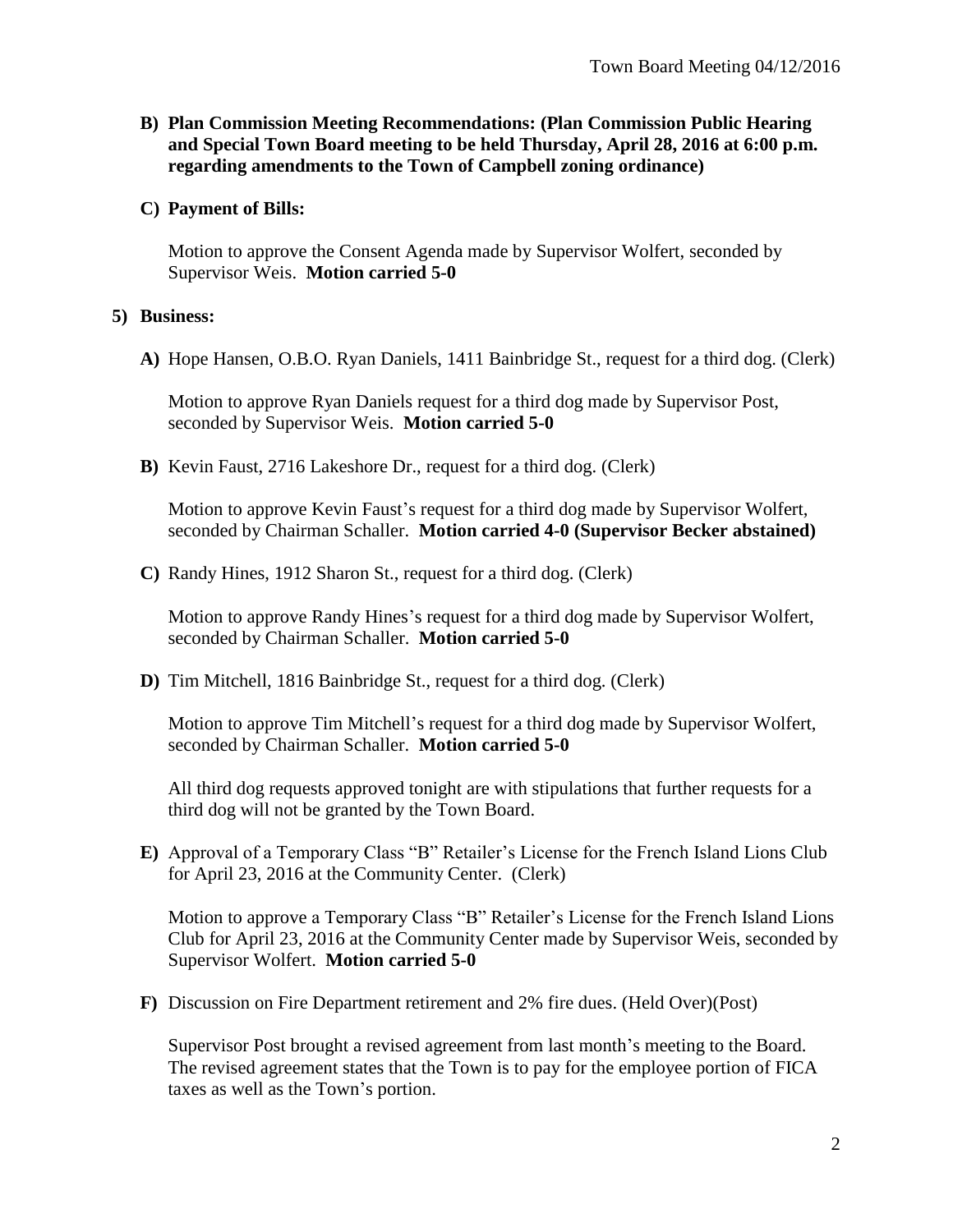Motion to approve the Memorandum of Understanding (MOU) that the entire 2% of fire dues will be paid to the Fire Department and the employee FICA will be paid by the Town's general funds made by Supervisor Post, seconded by Chairman Schaller. **Motion carried 3-2 (Supervisor Becker & Supervisor Weis voted "against")**

**G)** Discussion on proposals from local banking institutions regarding the best use of Town funds and investments. (Held Over)(Clerk)

Clerk Hawkins suggesting moving forward with the proposal from Coulee Bank to move Town Funds. Clerk Hawkins stated that Coulee would require a resolution before a change could be made and recommends moving forward.

Motion to approve Clerk Hawkins to work with Coulee Bank and present the Town with the required Resolution made by Supervisor Wolfert, seconded by Supervisor Post. **Motion carried 5-0**

**H)** Approval of Ordinance 6.11-2016, an ordinance regarding Social Hosting intended to discourage underage possession and consumption of alcohol. (Clerk)

Motion to approve Ordinance 6.11-2016 regarding Social Hosting made by Supervisor Post, seconded by Supervisor Becker. **Motion carried 4-0 (Supervisor Wolfert voted "against")**

**I)** Appointment of Board of Adjustment member. (Clerk)

Motion to reappoint Steve Earp to a three year term effective March 1, 2016 made by Supervisor Post, seconded by Chairman Schaller. **Motion carried 4-1 (Supervisor Weis voted "against")**

**J)** Appointment of Planning & Zoning Commission members. (Clerk)

Chairman Schaller reappointed Jonathan Konkel to a three year term. Chairman Schaller reappointed Steve Hockenberry to a three year term. Chairman Schaller appointed Mitch Brohmer as Chairperson of the Planning & Zoning Commission effective May 1, 2016. Current Chairperson Pat Post's appointment expires on April 30, 2016 and will be vacant until another individual can be appointed.

**K)** Approval of proposals from Kish & Sons Electric to perform work to the Town maintenance shop and town hall. (Post)

Motion to approve the proposals from Kish & Sons Electric to perform work to the Town maintenance shop and Town Hall in the amount of \$915.00 made by Supervisor Post, seconded by Supervisor Wolfert. **Motion carried 5-0**